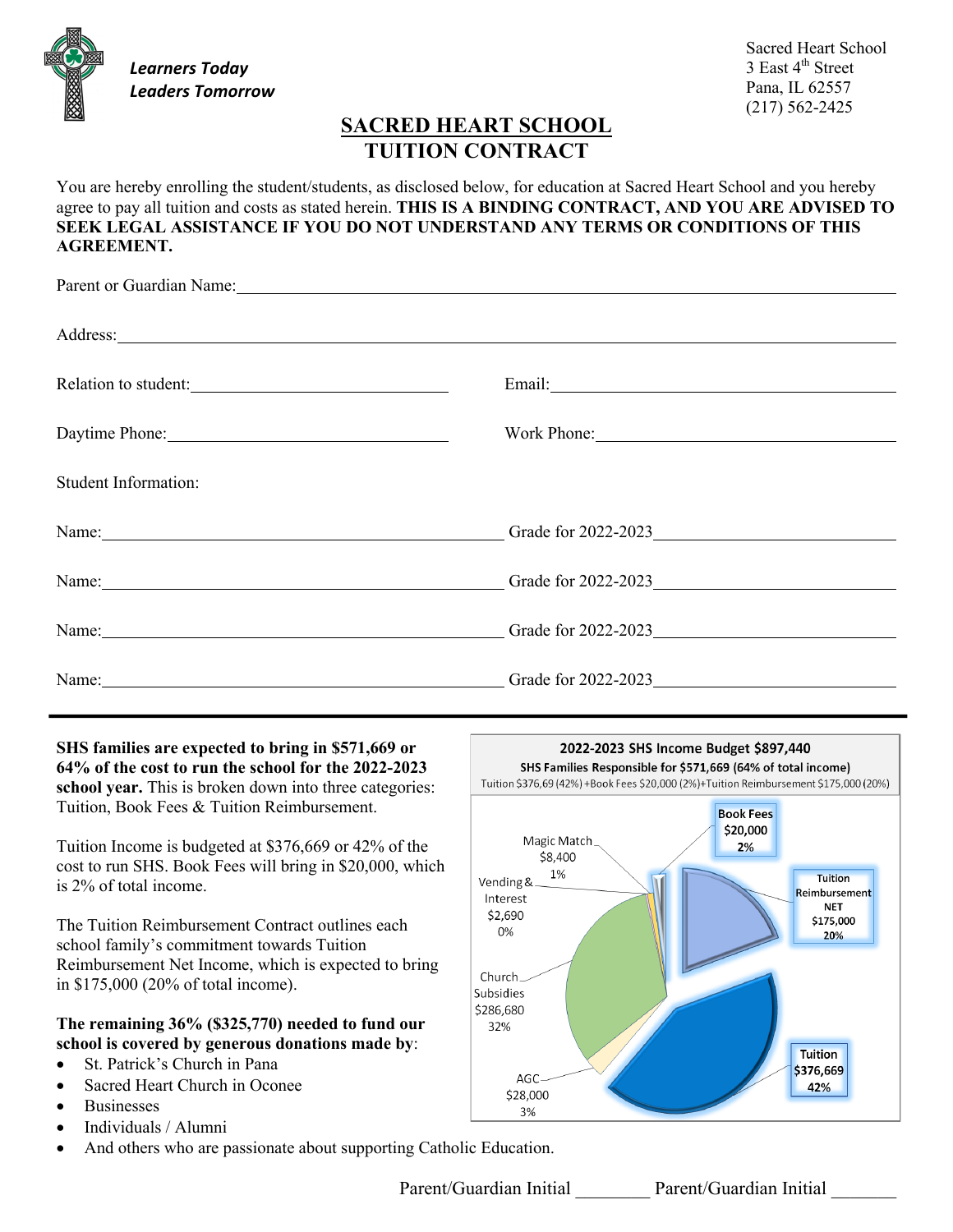# **SACRED HEART SCHOOL TUITION CONTRACT**

### **BOOK FEE** – due in full by July 8, 2022

One Child - \$210 - Two children - \$300 Three or more children - \$350

(After July 8, 2022, fees will be increased to: \$235 / \$325 / \$375)

## **SHS TUITION RATES 2022-2023**

Active St. Patrick's Parish, Pana and Sacred Heart Parish, Oconee families:

- 1 child **\$3,958/year** or \$395.80/month\* \*\$4,552 minus parishioner discount \$594
- 2 children **\$5,473/year** or \$547.30/month\* \*\$6,267 minus parishioner discount \$794
- 3+ children **\$6,908/year** or \$690.80/month\* \*\$7,910 minus parishioner discount \$1,002

Non-Parishioner families:

- 1 child **\$4,552/year** or \$455.20/month
- 2 children **\$6,267/year** or \$626.70/month
- 3+ children **\$7,910/year** or \$791.00/month

## **PAYMENT SCHEDULE**

Choose ONE – *If none selected, a monthly plan will be established on your behalf.*

Payment in Full (with a 2% discount will be given if paid on or before July 8, 2022)

Bi-Annual – August  $15<sup>th</sup>$  and January  $16<sup>th</sup>$ . ACH REQUIRED

Monthly payments for 10 consecutive months beginning August 15 with the last

payment on May 15. **ACH REQUIRED**

Payment in full may be made to *Sacred Heart School***.**

Book Fee: **\$** 

Tuition: **\$\_\_\_\_\_\_\_\_\_\_\_\_\_\_\_\_\_**

**TOTAL amount to be collected for 2022-2023 school year: \$**

Parent/Guardian Initial Parent/Guardian Initial

Sacred Heart School 3 East 4<sup>th</sup> Street Pana, IL 62557 (217) 562-2425